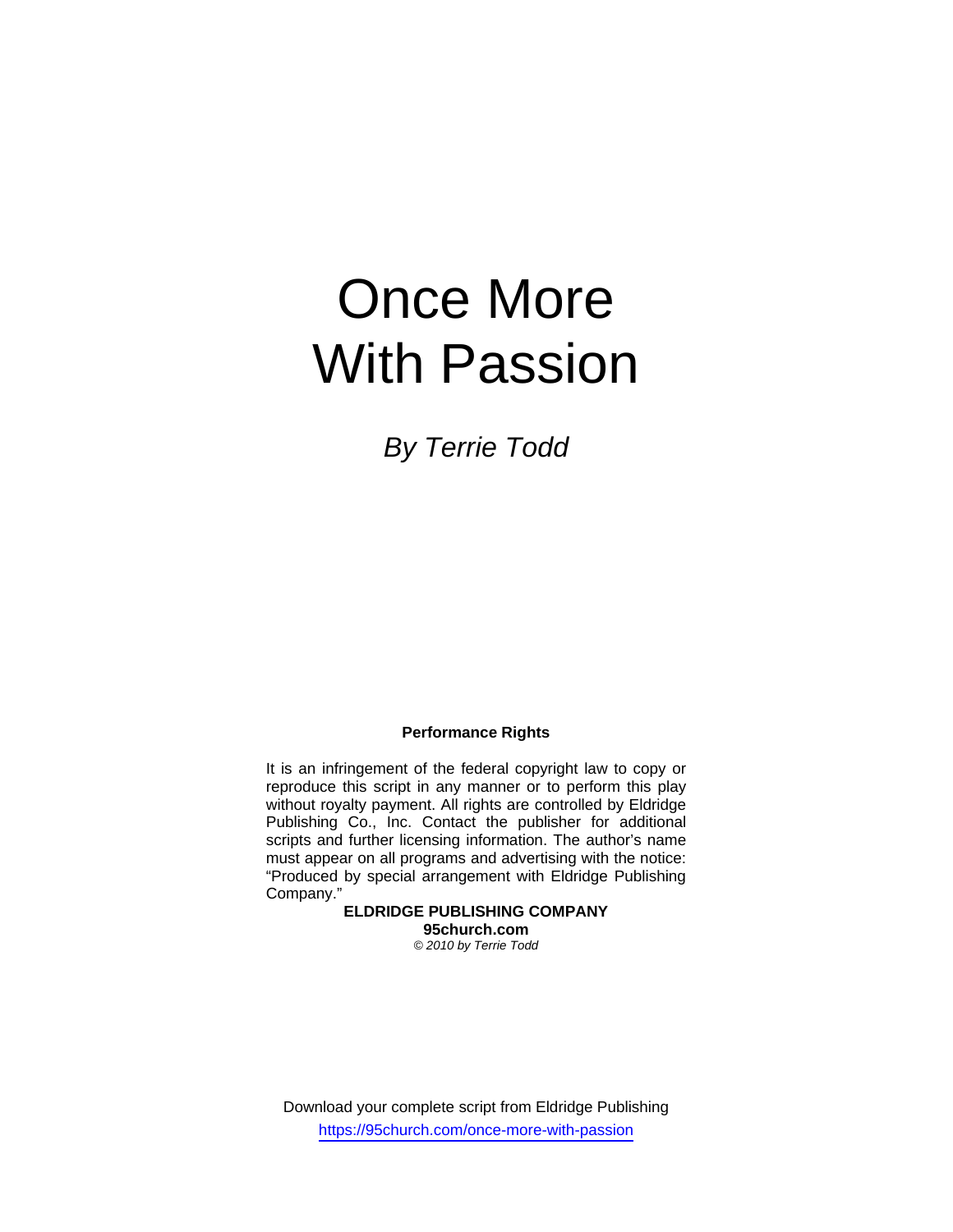*Once More With Passion -2-* 

# **DEDICATION**

*Dedicated with love and gratitude to the members of Stage Right, the drama team at Portage Alliance Church, without whose courage this play would not have gone beyond my computer screen.* 

#### **SYNOPSIS**

 Rick Hampton, an actor, gets a part as a Roman soldier in his hometown's professionally produced Passion Play. As Rick works hard to learn his lines, he's also trying to navigate his personal life which is in turmoil. Recently separated, he's temporarily staying with his mother, who exemplifies so many Christian virtues, including also giving temporary shelter to Karen, Rick's estranged wife. When Rick is asked to take on the role of Jesus, which includes a dramatic, stylized crucifixion scene, questions begin to arise for him and he's forced to take a good look at his character—and his Character—and runs smack into grace.

 Although *Once More With Passion* makes a wonderful Easter play, it can be done anytime. Performance time approximately 90 minutes.

#### **PREMIERE PERFORMANCE**

First performed by the Stage Right Drama Team at the William Glesby Centre in Portage la Prairie, Manitoba, Canada, March 21 and 22, 2008. Main cast included Tim Lehman as Rick; Vicki Hooke as Nancy; Nettie Neudorf as Tanis; Melanie Ferg as Karen; Dan Buhler as Ben; and Preston Meier as Pat. Directed by the author; Stage Manager was Barb Knott.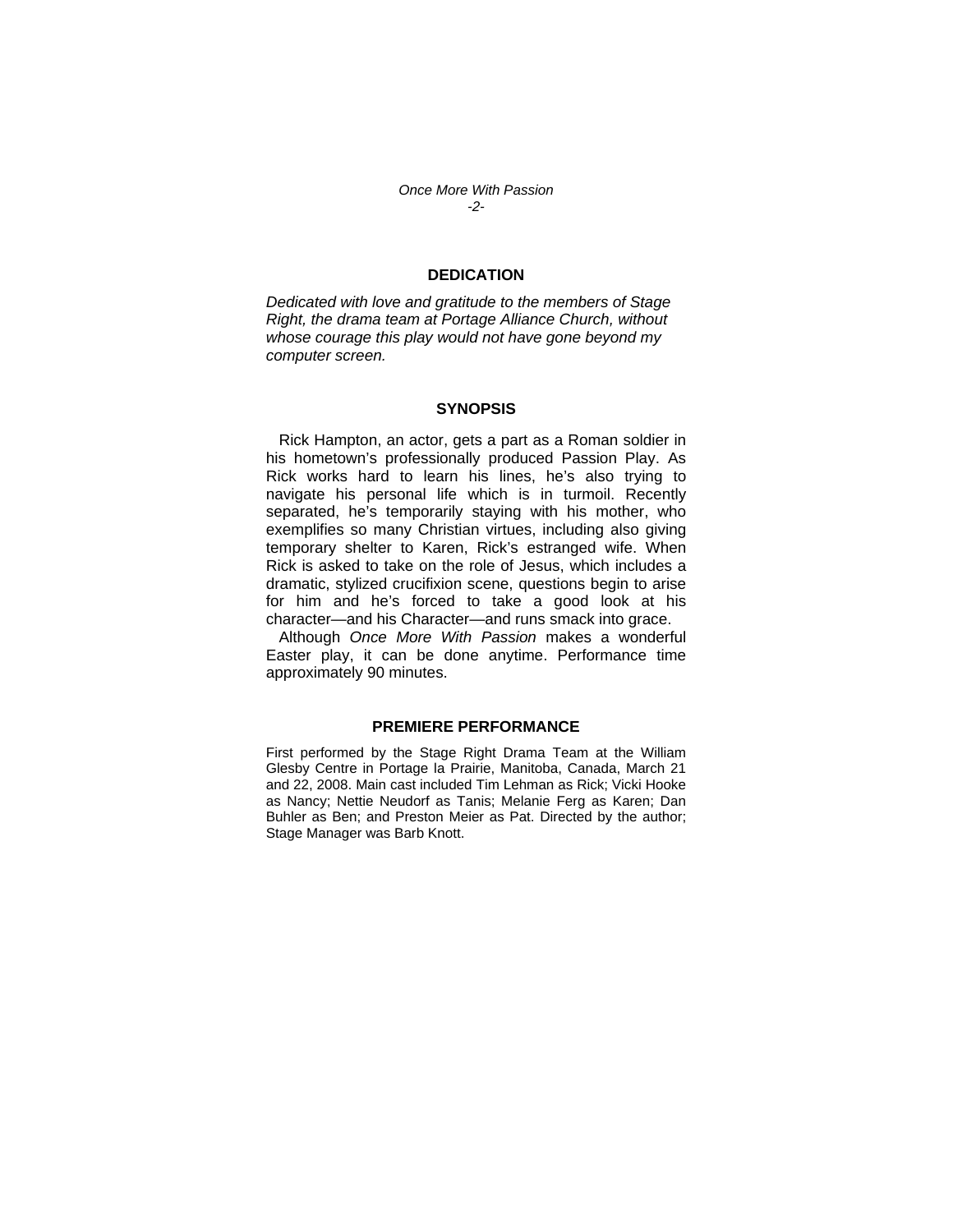*Once More With Passion -3-* 

# **CAST OF CHARACTERS**

*(2 m, 4 w, 1 flexible, 1 small girl; 5-9 extras)* 

**RICK:** Actor, 25-35. **NANCY:** His mother, 55-60. **TANIS:** His sister, 25-35. **KAREN:** His ex-wife, 25-35. **PAT:** The Passion Play's director, any age *(male or female).*  **JUDY:** Nancy's friend, 50-60. **BEN:** An actor in the Passion Play. **GRACE:** Age 4 *(or a small 5 or 6-year-old girl).*

**Additional Cast** *(doubling possible)* 

**STAGEHAND** *(M or F)*  **2 AMBULANCE ATTENDANTS** *(M or F)*  **PEOPLE IN WAITING ROOM NURSE REPLACEMENT ROMAN SOLDIER** *(M)* **2 JEWISH MEN** *(M)*

# **SET**

This play utilizes 3 basic scenes. They should all be set up, using lights to transition from one to the other, allowing the whole story to flow smoothly from scene to scene with no intermission and a bare minimum of scene changes required:

*Center Stage*: Nancy's kitchen, with a front door leading outside, an opening to the bedroom hallway, and another opening to the basement. *(Center stage.)* 

*Stage Right*: The tomb of Christ, where the Passion Play rehearsal scenes take place and the crucifixion scene.

*Stage Left*: The hospital waiting room – 4 chairs in a straight row.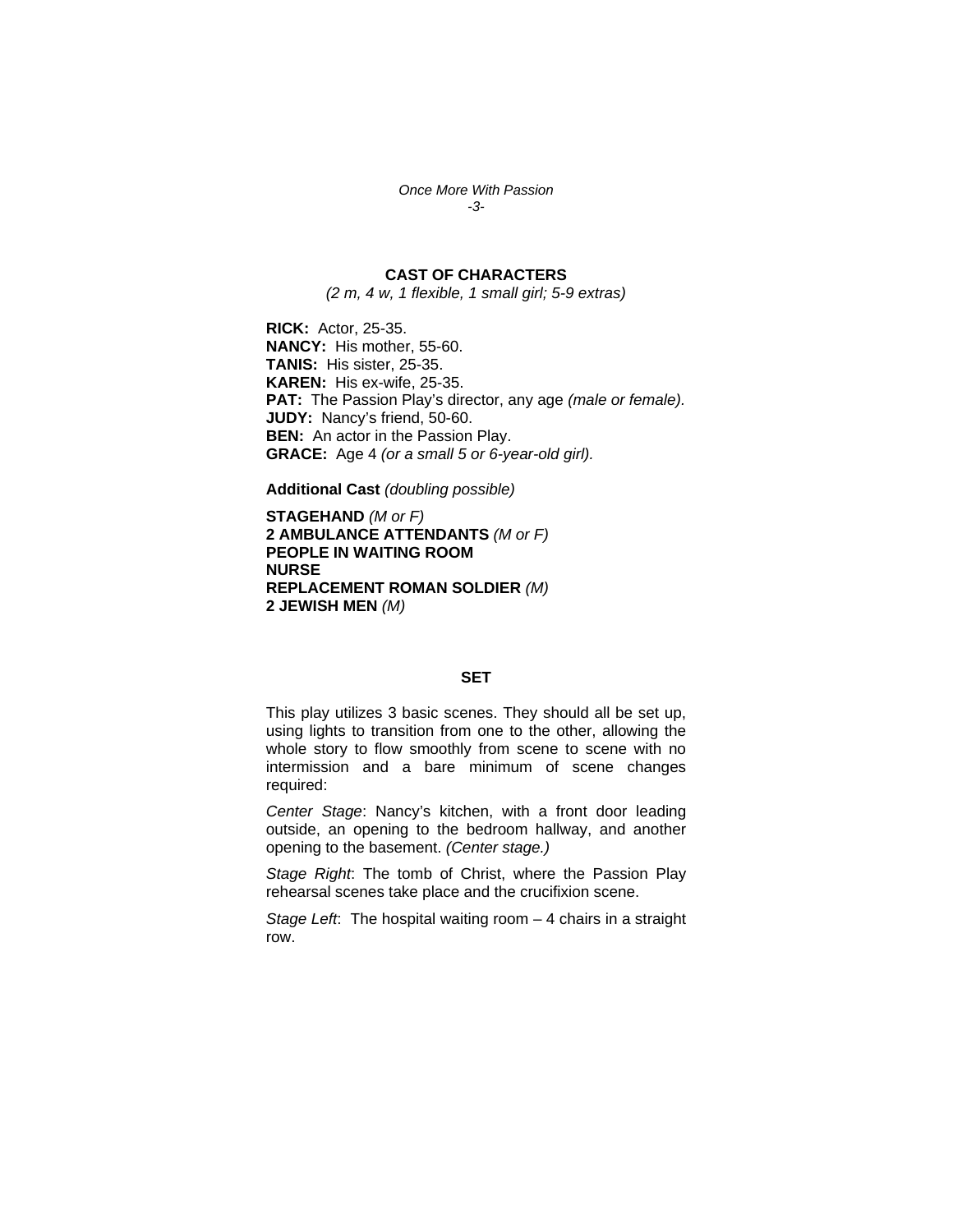## *Once More With Passion -4-*

### **MUSIC**

The powerful music used is integral to the play. Some scenes have no dialogue but merely have the music playing while the action on stage carries the story forward, like a movie soundtrack. These scenes will need careful choreographing. See production notes at the end of the script for the list of suggested songs.

#### **CRUCIFIXION SCENE**

Like in the original production, this should be done in a stylized way, with no actual cross, but Jesus posed with his arms out and head down as dead. He should be up on a big black box. In front of Him, two Roman soldiers hold up a black sheet with their spears. After the lights come up and the scene is established, they drop the sheet. Very effective. During the first verse of the music, the soldiers take the body of Jesus down from the cross. One soldier can mime prying out the nails while the other *(Ben)* takes his place in front of the cross with his back to Rick *(Jesus)*. As Rick's arms are released, the soldier carries him using a fireman's carry. During the second verse, the two Jews pick up the black sheet and spread it in front of the tomb. Ben carries Rick to the sheet where all four men help lower him onto it, wrap it around him, and carry him inside the tomb. The Roman soldiers push the stone in place and take their stance. During the third verse, a bright light begins to shine from inside the tomb. As the song builds to its crescendo, an unseen stagehand kicks out the stone from inside (or uses a long stick). A blinding light comes out of the tomb and the two soldiers fall down as dead. A fog machine inside the tomb really helps diffuse the light and make it more effective.

#### **COSTUMES**

Most of the clothing is modern day summer wear, plus a navy suit for Karen, plus nightwear and 2 ambulance attendants' shirts. For the "play within the play" you will need: 2 Roman soldier costumes, with helmets (3 if the replacement soldier does not fit Rick's*)* 2 Jewish men costumes Jesus robe, sash, and crown of thorns Loin cloth for crucifixion scene Fake blood

*See additional production notes at the end of the script.*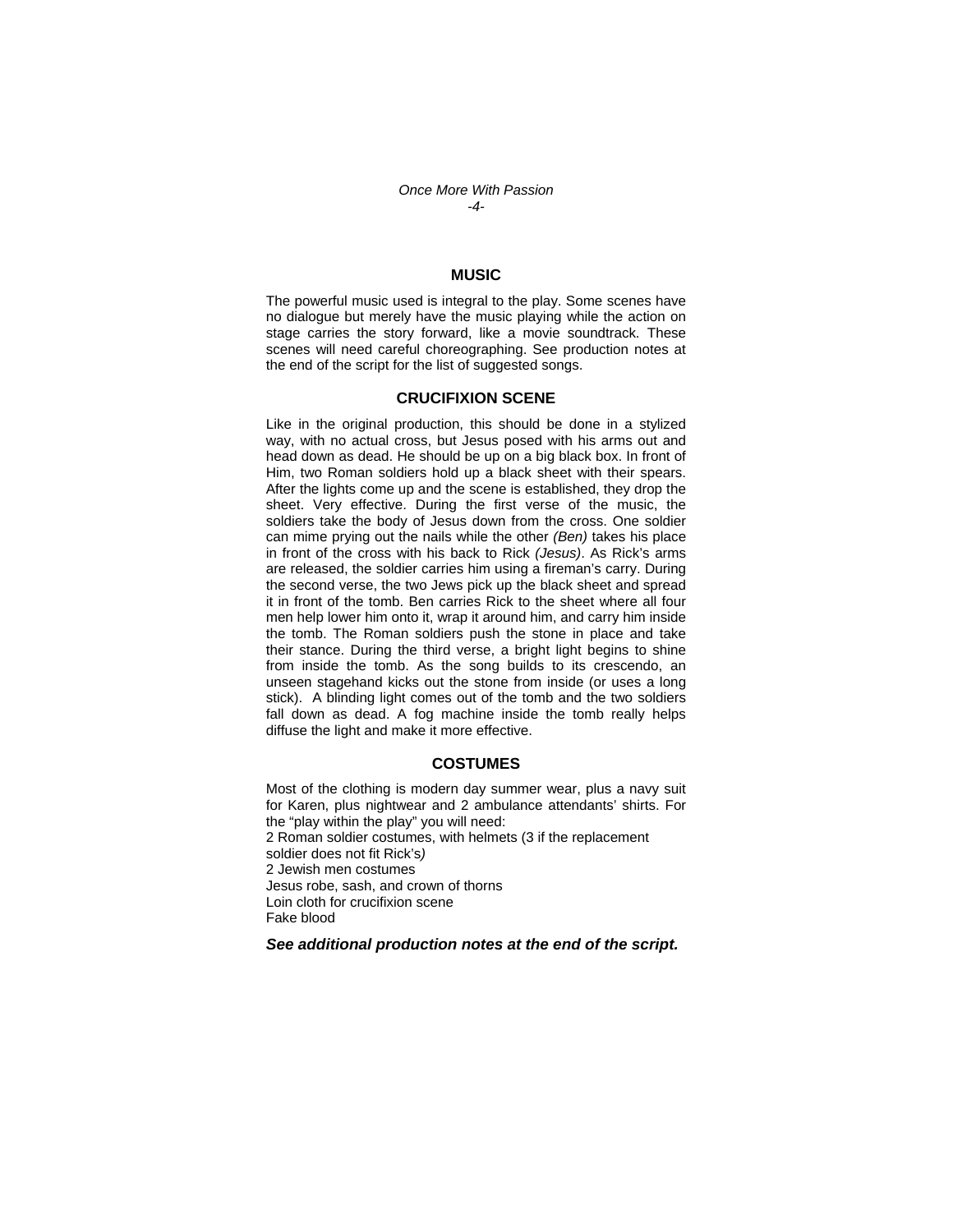#### **Scene 1**

*(AT RISE: MUSIC begins: "Draw Me Lord" reprise. SPOTLIGHT up on RICK.)* 

**RICK:** *(Speaking directly to audience in character.)* Hi, I'm Rick Hampton. And I've been on quite a journey. Grew up in a little foothills town that sleeps all winter and comes alive every summer with swarming tourists and our version of the world famous Passion Play. I spent every summer in high school selling popcorn and programs, taking tickets, carting around props and sound equipment…and dreaming of the day I'd be out from behind the scenes and acting on stage. Then life happened. My dad explained how I needed a "real" job, so…I tried a few. I think he went to his grave disappointed in me. And, in all my youthful wisdom, I got married at 21.

*(LIGHTS come up on the kitchen. NANCY is on the phone, TANIS is working with a screwdriver, trying to tighten the leg of the kitchen table.)* 

- **RICK:** *(Cont'd.)* That's my mom on the phone. She had doubts about my marriage, I could see it in her eyes, but she quietly accepted her daughter-in-law and extended a lot of grace to us both. And that's my sister Tanis. Lives just down the street with her husband Ed - Steady Eddy, I call him – and the two smartest little boys in the world, Cameron and Aaron. Man, I love those little guys. After my marriage fell apart, I decided to give my acting dreams another shot. Got out of town, made a few connections. And I guess you could say that's how I got to be Jesus. *(LIGHTS down on RICK.)*
- **NANCY:** *(Into the phone.)* That is FANTASTIC news! I'm so proud of you, Rick -- and of course you can stay here, I will love it. When's your flight? Okay, well, just email me all the details as soon as you can. Okay. Looking forward to it. Love you! Bye. *(To TANIS, excitedly.)* Your brother's got a part in the Passion Play!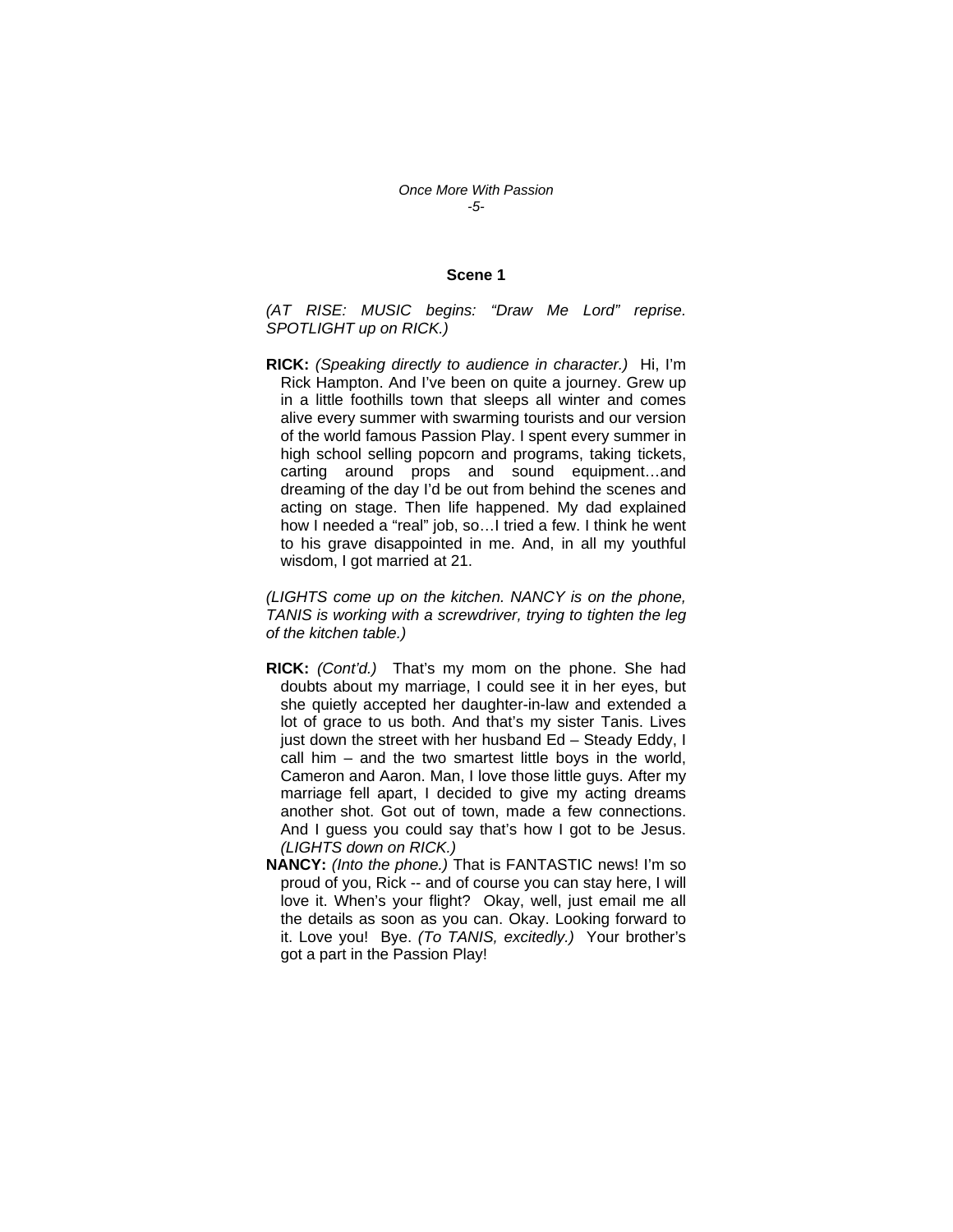- **TANIS:** The Passion Play? Not Jesus I hope that would be an awfully big stretch.
- **NANCY:** No, a Roman soldier and possibly one other small part. But it's a paycheck for him, a paid acting job! And best of all, he's going to stay here with me for a month of rehearsals plus the run of the play. Two whole months, Tanis! I haven't seen that much of him since he was in high school. *(Does a little victory dance.)*

**TANIS:** And this is a good thing because…?

- **NANCY:** *(Stops and looks at HER.)* Do I detect a bit of sibling rivalry over there?
- **TANIS:** Definitely. Do you do a little dance like that when you see me?
- **NANCY:** That's different. I see you nearly every day. And yes, actually. You have no idea how often I pinch myself that you live only three blocks away.
- **TANIS:** Just checking.

**NANCY:** More coffee?

**TANIS:** No, I should get going. The boys will be home from school soon and Cameron's uniform is still in the washer. I've got this fixed as best I can, I think. I'll have Eddie come take a look at it as soon as he can. *(Putting tools back in toolbox.)* I'm glad, too, Mom. It will be nice to have Rick around for awhile. Since he split with Karen, I've seen him maybe two or three times. *(Pause.)* I saw her the other day.

**NANCY:** Karen? Where?

**TANIS:** In line at the drugstore. **NANCY:** Did you talk to her? **TANIS:** Just said hi. **NANCY:** How'd she look? **TANIS:** Mm - worn out. A little sheepish. **NANCY:** She thinks we blame her. **TANIS:** Do we? **NANCY:** What? **TANIS:** Do we blame Karen? **NANCY:** *(Looks at HER for a moment.)* Do you? **TANIS:** *(Shrugs.)* It takes two…

**NANCY:** Yeah.